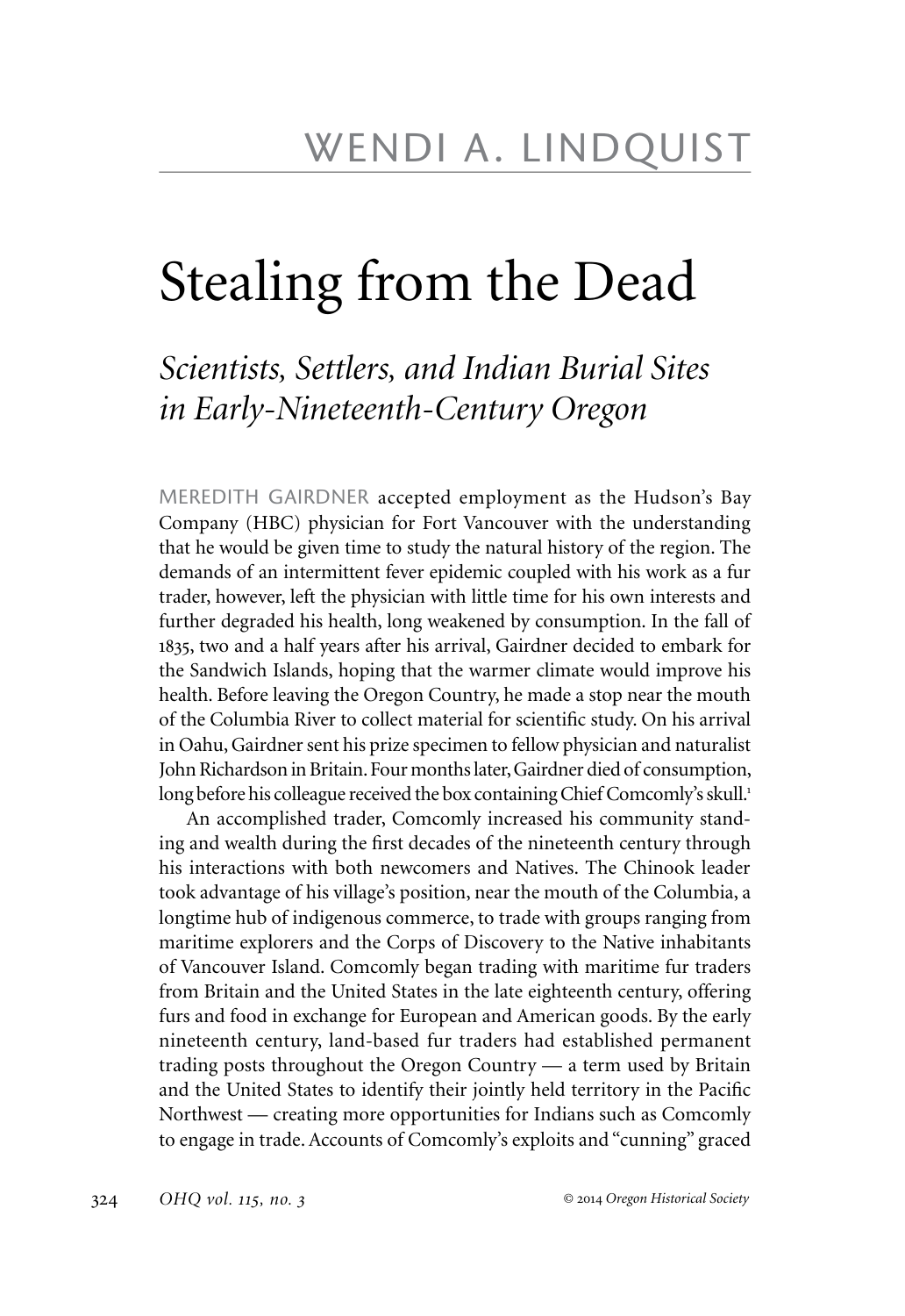

*Comcomly, a Chinook Indian leader, died in 1830 during an intermittent fever epidemic. Physician Meredith Gairdner stole his skull in 1835 and sent it for study*  in England. This sketch by Alfred T. Agate, engraved for the fourth volume of *Charles Wilkes's* Narrative of the United States Exploring Expedition, *shows what Comcomly's tomb looked like a few years after the skull had been removed.* 

the pages of many published descriptions of the region, increasing his fame beyond the Columbia.<sup>2</sup> In his letter to Richardson, accompanying the stolen skull, Gairdner suggested: "You may have heard of this character for he is mentioned in most of the narratives relating to the Columbia. By his ability? cunning? or what you please to call it, he raised himself & family to a power & influence which no Indian has since possessed in the districts of the Columbia."<sup>3</sup> Drawn by the Indian's fame and impressed by his character, Gairdner believed that by examining his body, particularly the skull, researchers could better understand not only Comcomly specifically but also other Northwest Indians more generally.

Removing items, particularly human remains, from Indian burial grounds was not easy. Northwest coast Natives ranked stealing from the dead as one of the worst crimes a person could commit.<sup>4</sup> The intermittent fever epidemic that had claimed Comcomly's life in 1830, however, had also killed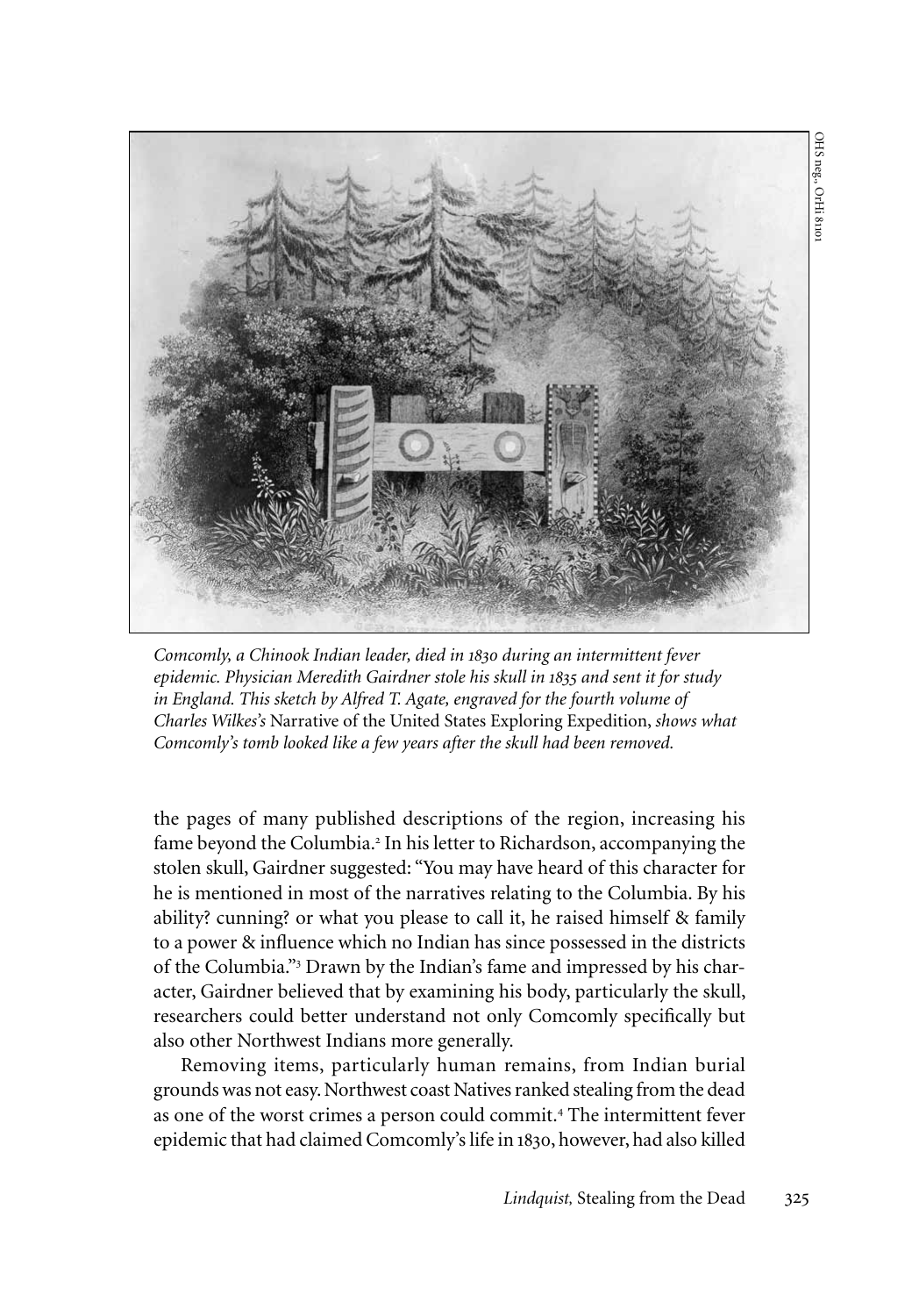off much of his village. With fewer Natives in the area, Gairdner would have found it easier to enter the burial site unobserved.<sup>5</sup> Once there, it would not have been difficult for the naturalist to find the Indian's remains. In deference to the dead man's high rank, the Chinook had initially interred Comcomly near his family in an elaborate canoe elevated by posts six or seven feet off the ground, his body wrapped in blankets and mats.<sup>6</sup> When only bones and dried flesh remained, his people removed the skeleton from the canoe, cleaned

Courtesy of The National Library of Medicine Courtesy of The National Library of Medicine



*Meredith Gairdner sent Comcomly's skull to friend and fellow physician John Richardson in England. In 1838, when Richardson took over as senior physician at the Royal Naval Hospital in Haslar, he was tasked with building up the affiliated museum with plant, animal, and even human specimens. He donated Comcomly's skull to the museum, where it remained for more than a century.*

it and rewrapped it for secondary burial near or under the canoe. Removing the Chinook Indian's remains would have been easier had they still been in the canoe, but Gairdner came prepared with tools. Given the taboo nature of the work, the naturalist dug alone, a task that soon left him coughing up blood. Too ill to remove the whole skeleton, the naturalist took only the head, which he considered the most valuable, but promised Richardson that the rest of the body would follow if he ever returned to the Columbia.<sup>7</sup> Gairdner sent the remains to Britain to be studied by phrenologists whose work focused on interpreting the correlation between the shape of a skull and an individual's character and intelligence.<sup>8</sup> Comcomly's skull would have been considered a prize specimen not only because his personality and intelligence were well documented but also because his head had been shaped or "flattened" when he was an infant, a practice that denoted class within Northwest coast Indian communities. Gairdner also hoped the skull would help answer questions about whether environmental factors, including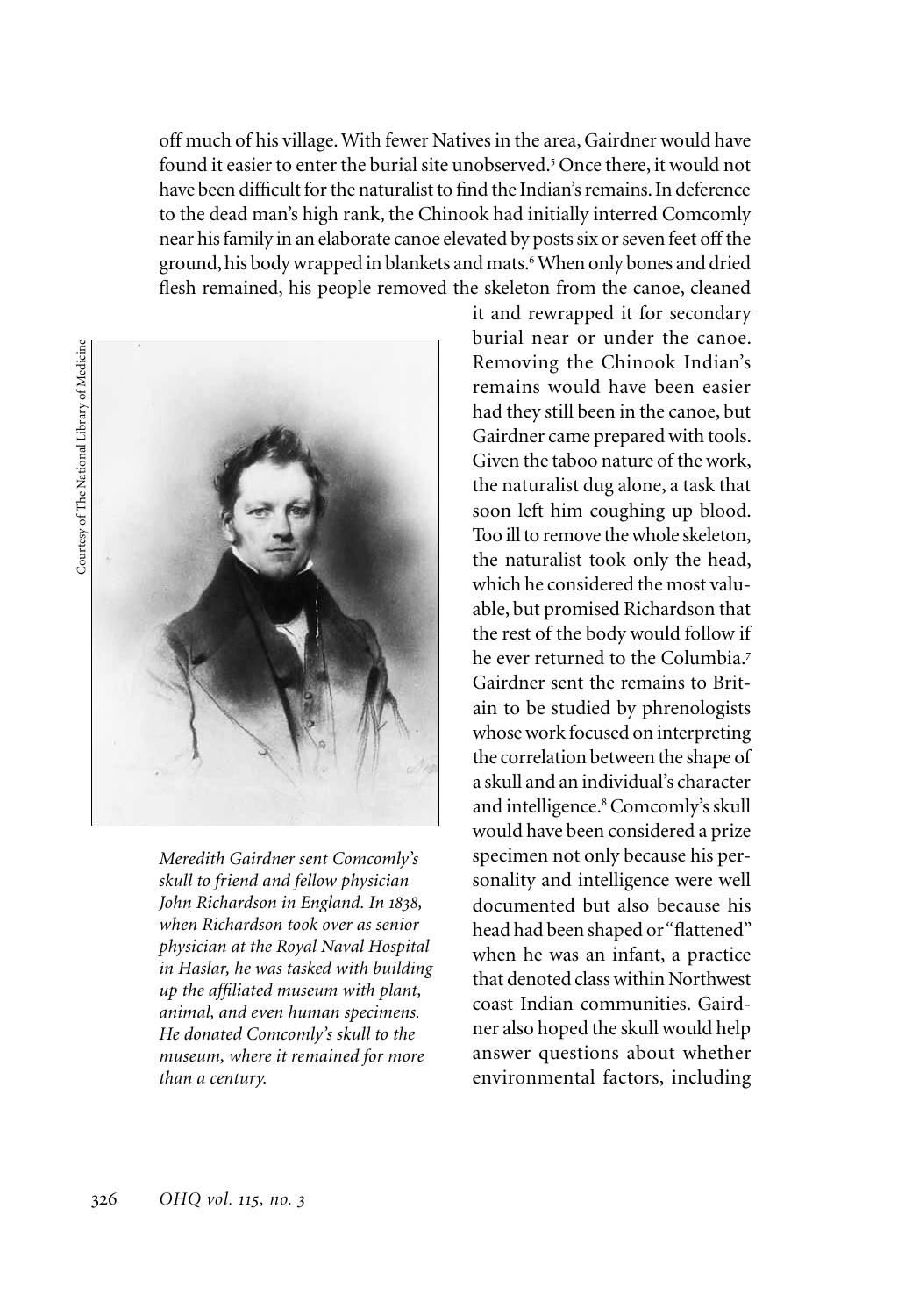head shaping, affected personality or intelligence. While the naturalist seems to have had no qualms about taking the skull, he was certainly aware that others, especially Indians, would view his actions as theft. He even saw similarities between his own work and that of "resurrectionists" such as the infamous William Burke and William Hare, two Irishmen who exhumed fresh bodies from cemeteries in Edinburgh, Scotland, and even murdered poor people in the name of medicine.<sup>9</sup> Gairdner ultimately tried to justify the theft in the name of science, suggesting that studies of Comcomly's skull could offer valuable insights about the Chinook leader and perhaps even humans in general.<sup>10</sup>

The skull traveled with Richardson when he accepted employment at the Royal Naval Hospital in Haslar, England. Richardson then donated it to the hospital's museum, which housed medical and ethnographical specimens including other human remains. After removing the brain and treating the skull with chemicals, the museum placed it on display in 1838 and it remained a British object of study until 1940, when German bombers destroyed the museum and much of its collection. The skull, minus the jaw, was recovered and eventually displayed at the Clatsop County Historical Museum in Oregon before being sent for study at the Smithsonian. In 1972, at the request of the Chinook community, the skull was finally returned to the tribe and reinterred with the rest of Comcomly's remains.<sup>11</sup>

Comcomly's skull was not the first to make its way from a Northwest Native burial ground into a European collection, but the theft was part of growing trend. Prior to the early nineteenth century, newcomers who visited Native burial sites to learn about Indian culture and traditions had been careful not to remove grave goods or human remains for fear of violent reprisals or threats to trade. In the wake of several epidemics in the 1820s and 1830s, however, Native populations around the Columbia and Willamette rivers began to drastically decline.<sup>12</sup> This left many non-Natives to imagine that Indians were on the verge of extinction. Not only were there more Indian dead, including the famous Comcomly, but there were fewer individuals left to monitor and maintain traditional burial sites. At the same time, physicians and scientists in the United States and Europe were becoming increasingly interested in the study and measurement of human remains, particularly skulls, as they undertook research in the areas of phrenology and craniology. Developed by Franz Joseph Gall in 1796, the field of phrenology reached peak popularity in the late 1830s, while craniology grew in prominence during the 1830s and 1840s.<sup>13</sup> Whereas phrenology focused on revealing an individual's character, craniology used skull measurements to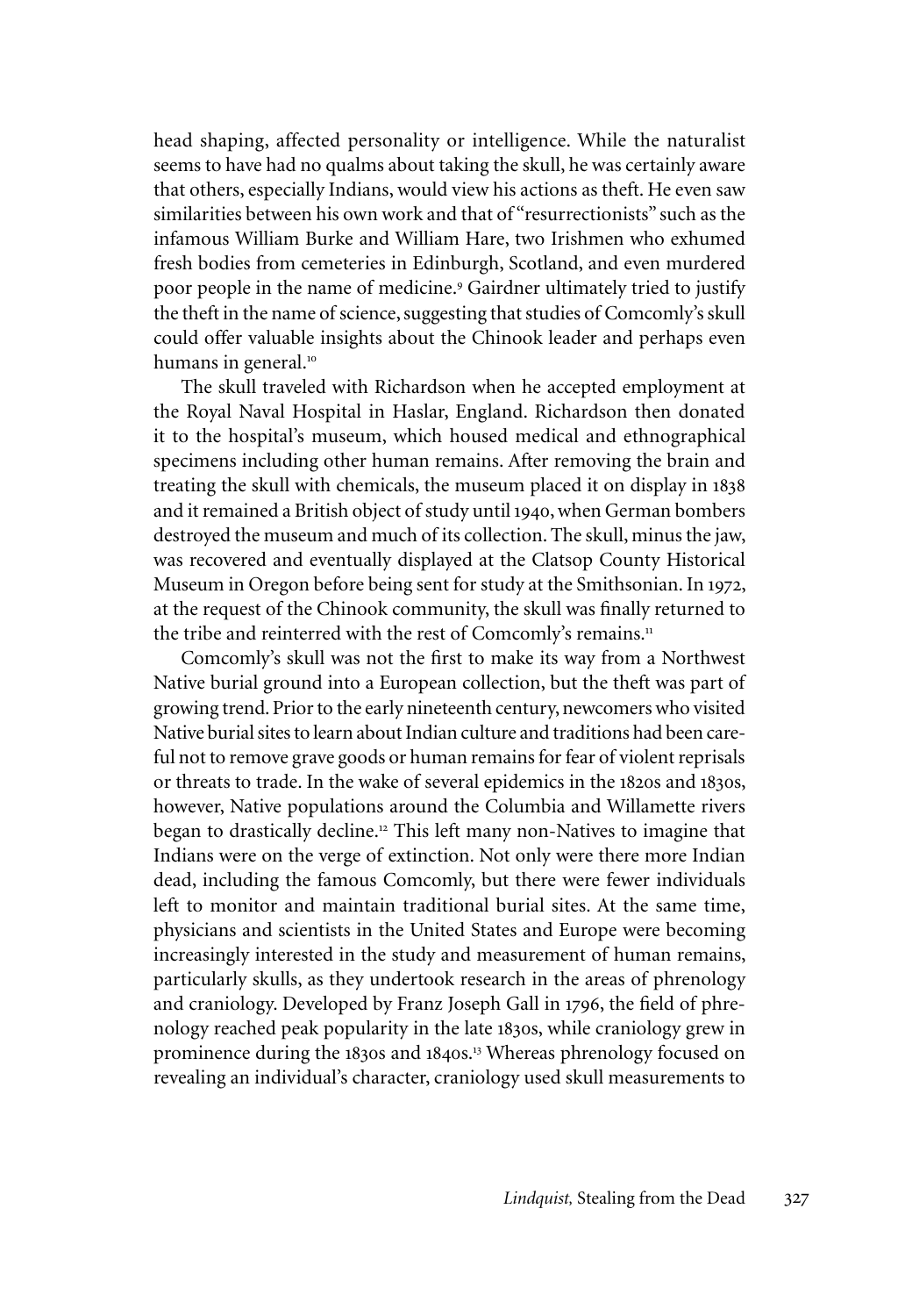understand the evolution and hierarchy of mankind.<sup>14</sup> Although the two fields differed in their questions and methods, they each required human skulls, preferably those that could be definitively tied to an individual or community. Such scientific purposes were only part of the reasons newcomers interacted with Indian dead.



*Samuel G. Morton was a physician based in Philadelphia, Pennsylvania, and a leading skull collector. After learning that Northwest coast Natives shaped their skulls, Morton paid fellow scientist John Kirk Townsend to collect specimens on his behalf. After taking measurements of the skulls, Morton concluded that head shaping did not affect Indians' intelligence. This image of Morton was published in* Types of Mankind *(1854)*.

The ways whites in the Pacific Northwest interpreted, interacted with, and stole from native burial grounds changed over the course of the late eighteenth and early nineteenth centuries.<sup>15</sup> Newcomers were initially drawn to Indian burial practices as a way to understand Natives and their place in the world. After the turn of the nineteenth century, however, their attention shifted from merely observing Indian dead to taking items, specifically human remains, from burial sites. Scientists remained interested in documenting Native burial practices, but they also increasingly sought answers to specific questions about Native bodies and culture. Influenced by the work of men such as Gall and Samuel G. Morton, an American physician and leading skull collector, scientists hoped to prove, through careful measurements, that Indians belonged to a separate and inferior race that was incapable of reaching the same "civilized" level as Caucasians. Craniol-

ogy, an outgrowth of phrenology, developed out of a desire to understand what distinguished different groups from one another. Specifically, men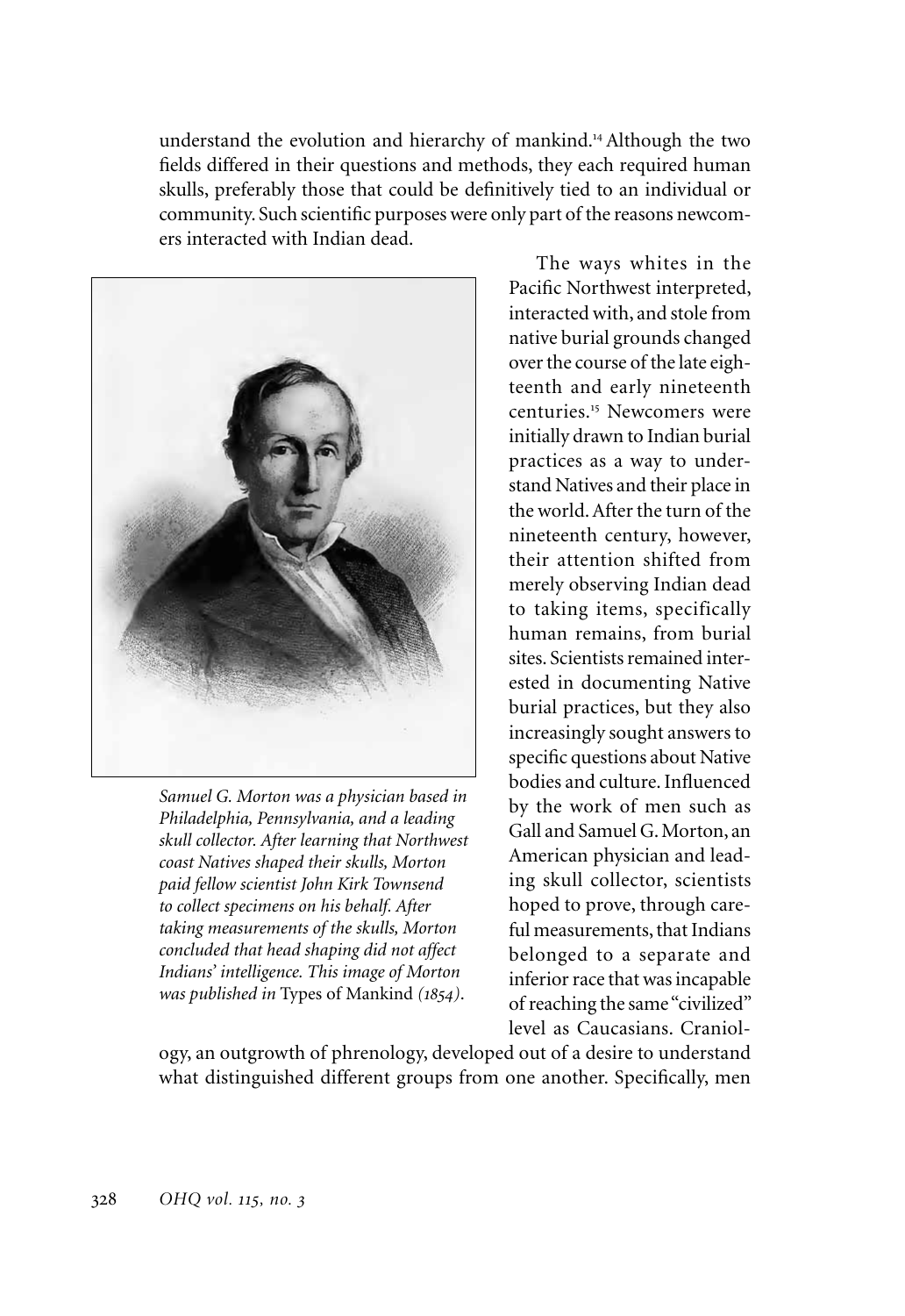

*Morton published* Crania Americana; or A Comparative View of the Skulls of Various Aboriginal Nations of North and South America *in 1839. The book*  included illustrations of skulls from over forty Indian nations. Scientists used careful *skull measurements and phrenological charts, such as this one, to prove that Indians belonged to an inferior race.*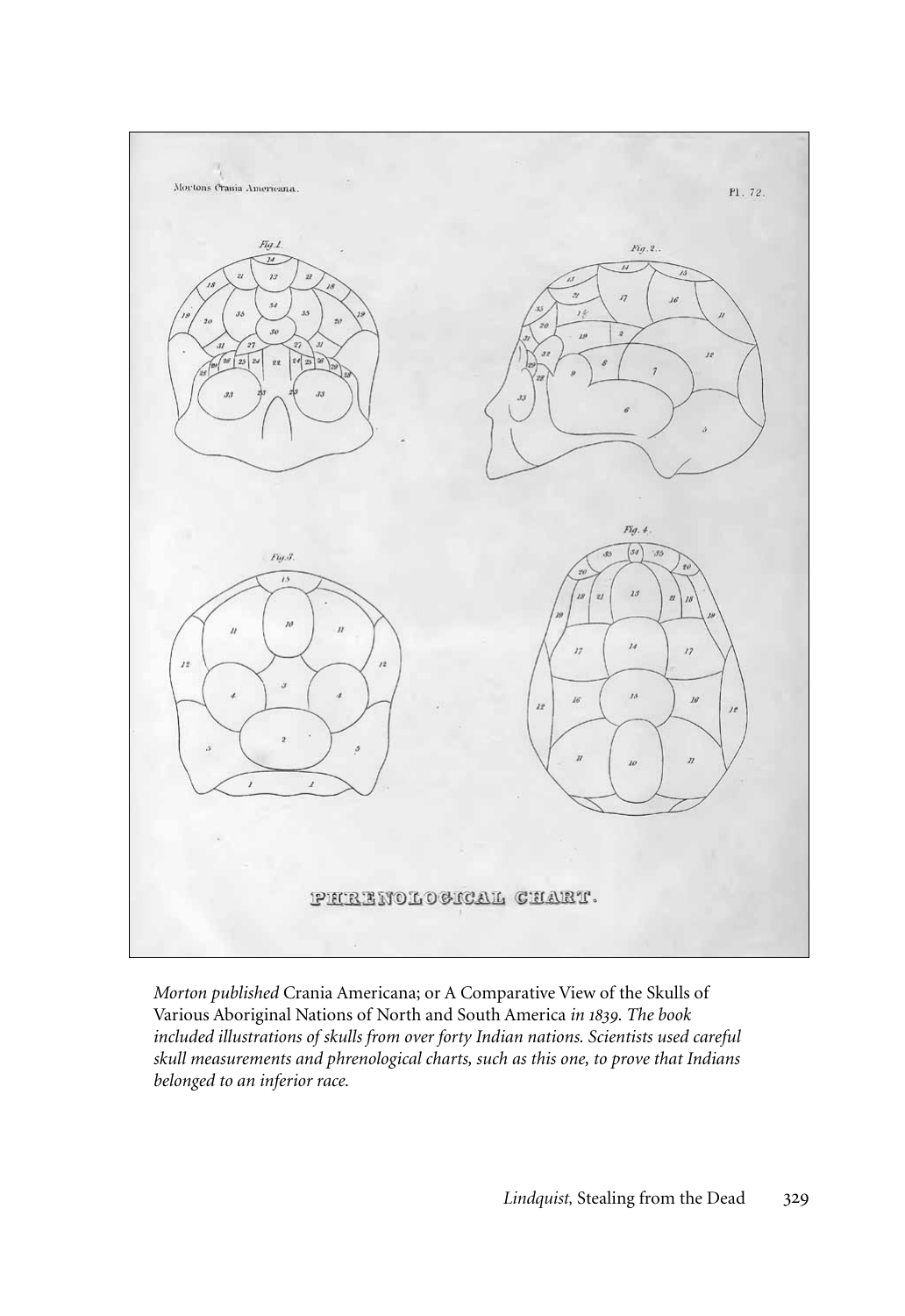

*Plate 22 in Josiah Nott and George Glidden's 1854* Types of Mankind *illustrates craniologists' belief in inferior races — that some humans were more closely linked with animals. Written as a memorial to Samuel Morton, the book was heavily influenced by and illustrated with his collection of personal and published papers.*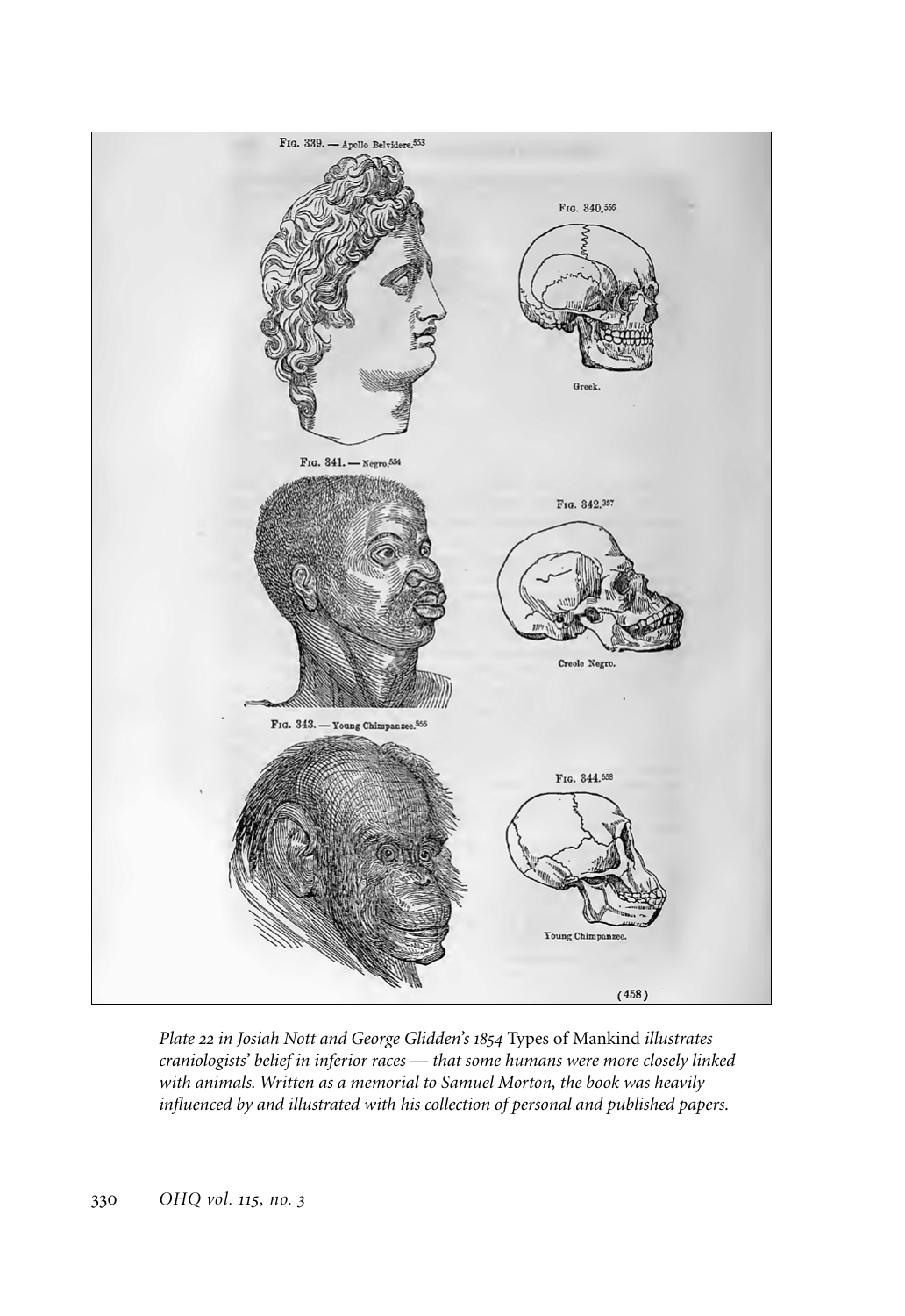like Morton questioned whether the populations native to Africa, Asia, and the Americas were "inferior" to European groups because of their biology or whether environment and culture were major factors in the differences they perceived. Starting with the premise that Indians, among other groups, were inferior to white Americans and Europeans, craniologists used skull measurements to "prove" that Caucasians were not only more intelligent, but also that Indians' small skulls made it impossible for them to become civilized. These studies, which were part of the proto-anthropological movement, were instrumental in shaping how nineteenth-century Americans and Europeans viewed race, and were frequently used to justify state actions ranging from slavery to slaughter.<sup>16</sup> As interest in phrenology and craniology waned during the 1840s, and as numbers of Euro-American emigrants to the region drastically increased, settlers and missionaries came to view removing items from burial sites as a nostalgic way to preserve dying cultures. Rather than collecting bones for scientific study, these new arrivals were interested in grave goods as objects of curiosity that could be displayed as symbols of conquest and progress.<sup>17</sup> While the driving forces that encouraged newcomers to observe and take from the dead shifted, the underlying motivation remained much the same — to generate knowledge about Natives that could be used as a tool of empire to lay claim to the region and its resources.

FROM THE BEGINNING, newcomers to the Northwest were interested in learning about Native death practices. The earliest arrivals to the region often carried instructions from home governments and employers to document Native life, particularly customs surrounding birth, marriage, and death.<sup>18</sup> In order to observe the rituals and customs pertaining to funerals, mourning, and the afterlife, non-Natives had to arrive in a village shortly after a death, which was not an everyday occurrence. Burial sites, however, could be visited any time with or without the presence of Natives. Newcomers believed that much could be learned about Native bodies and culture from their burial sites.<sup>19</sup> They looked specifically for similarities between their own burial practices and Native ones, information they believed would help define and locate Northwest Indians within a hierarchy of civilizations.<sup>20</sup> From those observations, newcomers also hoped to infer details about Native life — including social hierarchies, community values, and the significance of particular objects — that could be useful in future interactions.

Northwest Natives relied on several different methods for interring the dead. Some Indians, including the Chinook, placed their dead in canoes. After preparing the body and wrapping it in mats or blankets, they would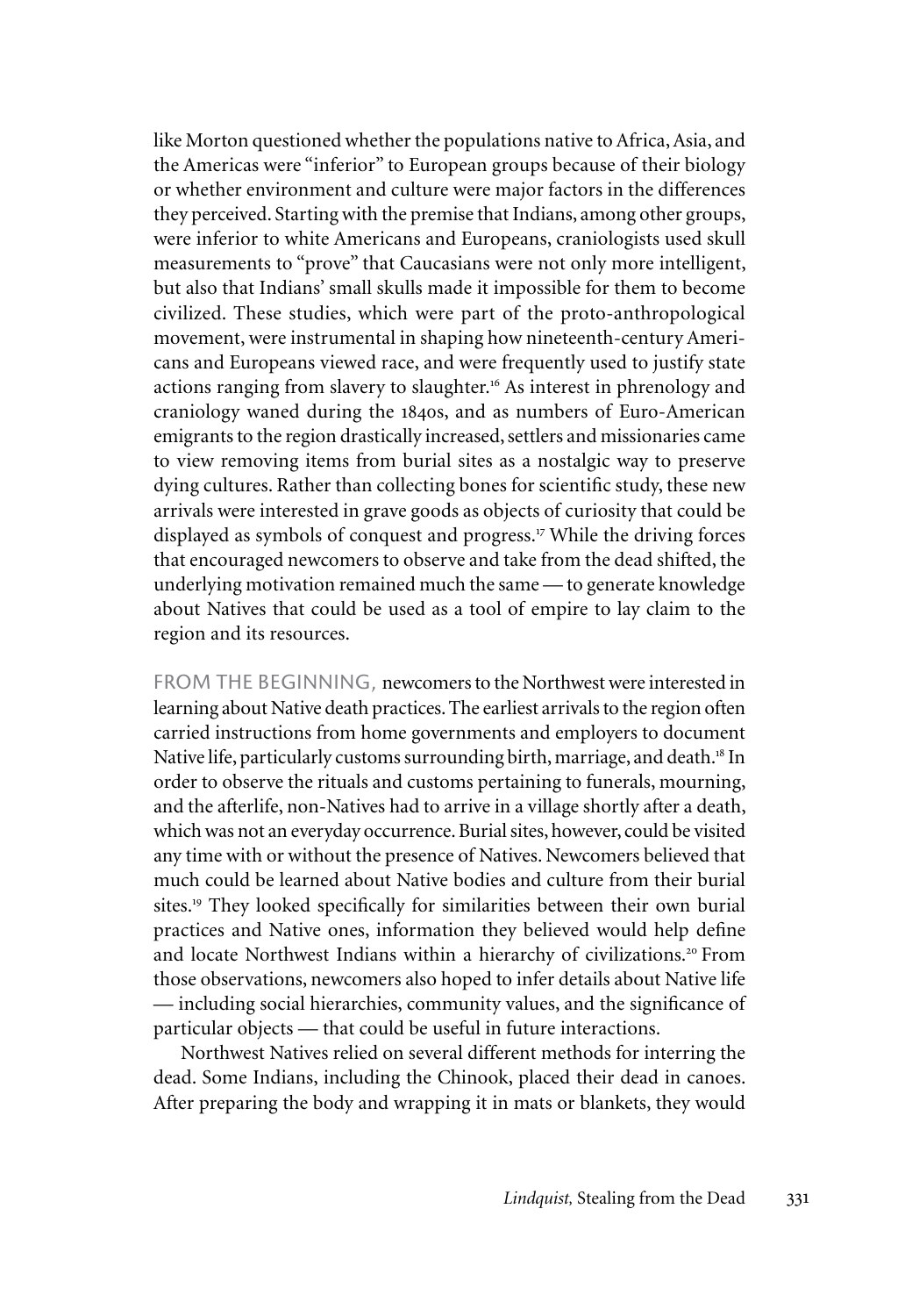lay it out in a canoe and surround it with personal effects. The bottom of the canoe contained two holes to let water drain, a practice Indians believed "killed" the vessel and allowed it to be transported to the afterlife, where it would be made whole again.<sup>21</sup> Canoes, as well as burial boxes, were interred on posts several feet off the ground, on island cliffs, and even tied in the high branches of trees.<sup>22</sup> The Kalapuya of the Willamette Valley employed a different method, burying their dead several feet underground with boards and grave goods to mark the site.<sup>23</sup> Regardless of how or where Indians buried their dead, most believed that they could be dangerous to the living and were therefore wary of letting outsiders near burial sites.<sup>24</sup> Many Northwest Natives thought that the dead could return days or even years after death in the form of spirits or ghosts who could steal a person's soul. If a soul was not immediately returned, typically with the aid of shaman, the individual would sicken and die. Likewise, some Indians believed that sickness and disease lingered around the body after death, posing a further threat to the living.<sup>25</sup> Although indigenous fear of and respect for the dead resulted in limited access to Native burial sites, those attitudes were not enough to discourage non-Natives from disturbing the dead.

During the first decades of the nineteenth century, scientists in the field of phrenology theorized that the physical characteristics of the skull influenced a person's mental abilities and behaviors.<sup>26</sup> Although phrenologists were able to collect some information from living subjects, they needed skulls to measure and chart the cranium's interior. In 1812, Ross Cox, a clerk for the Pacific Fur Company who was working at Fort Astoria, was among the first in the region to express an interest in phrenology. As a fur trader, Cox worked most extensively with the Chinook Indians, who practiced a form of head shaping by first placing infants into cradles, their head cushioned by a soft pad in front and back. They then placed a board on the child's forehead and tied it firmly in place. The practice continued for the first couple years of life and resulted in a sloped forehead and a visibly altered skull that served to distinguish the upper classes from slaves, whose heads remained unshaped.<sup>27</sup> Cox mused "the perfect uniformity in the shape of their heads would, I fancy, puzzle the phrenological skill of the most learned disciples of Gall." Inspired by Gall's research, Cox snuck out at midnight to collect skulls from nearby burial sites for personal study. While Cox imagined taking the specimens with him when he returned east to be studied by more qualified scholars, he knew that the difficult overland journey precluded carrying the heavy skulls.<sup>28</sup> He found this greatly disappointing and supposed that, without physical evidence, no one would believe that the Chinook shaped their heads. Even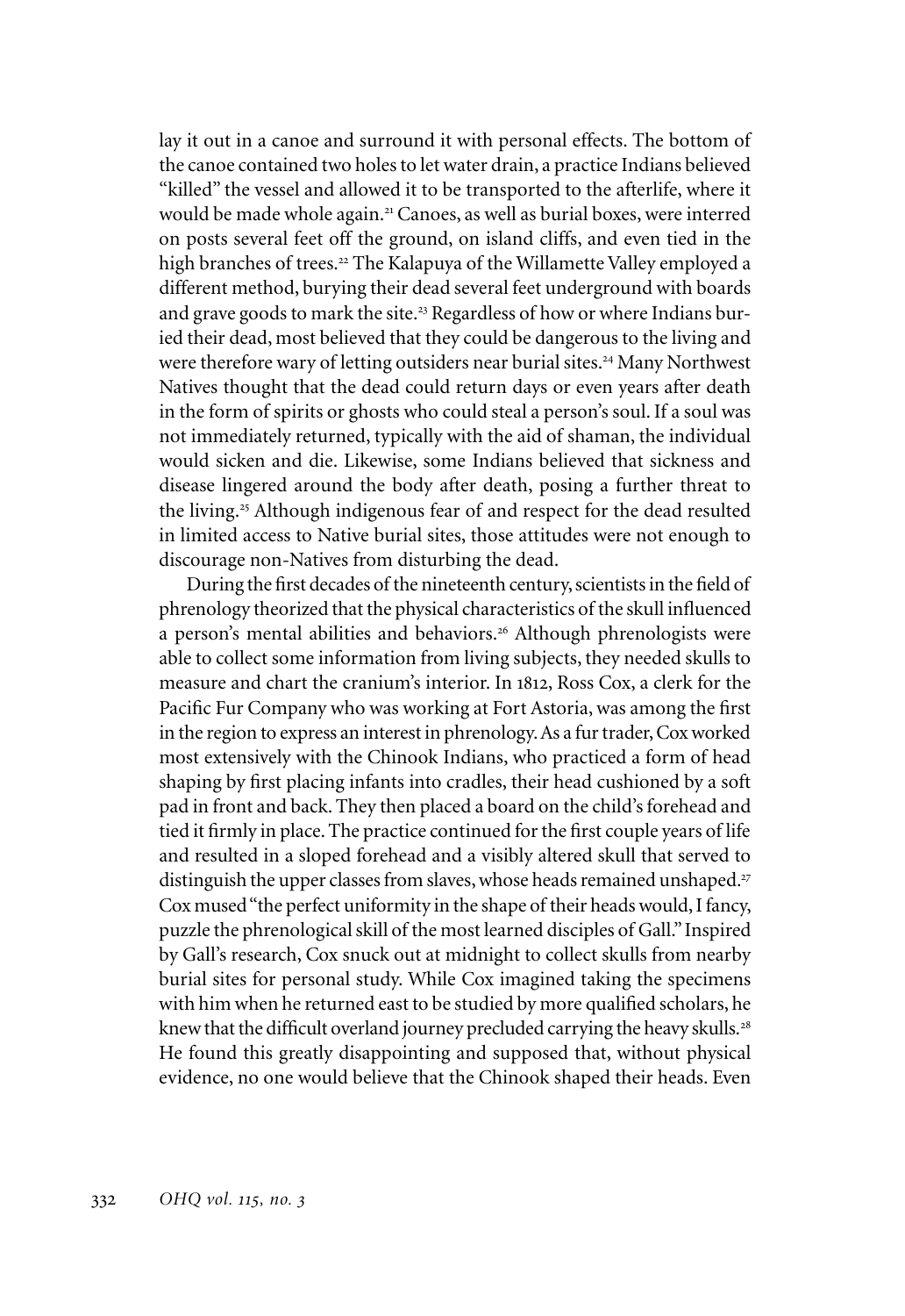though Cox was unable to transport the skulls east, the growing number of reports about the region's flathead Natives piqued the interest of naturalists and phrenologists in Europe and eastern North America.

After an 1821 merger with the North West Company gave the HBC the right to trade in the region, the company immediately began expanding its fur-trade operations. A growing imperial force in the Northwest, the HBC brought resources and manpower that had been lacking during Cox's tenure at Fort Astoria, which helped make possible the collection and study of Native skulls.<sup>29</sup>This scholarship was made possible in large part because these forts drew men of science, particularly physicians and naturalists interested



*This sketch, published in Samuel G. Morton's 1839* Crania Americana, *is an example of a cradle used by Chinook Indians for shaping infants' heads. Reports of the region's head-shaping practices reached Europe in the early nineteenth century and led to increased interest of naturalists and phrenologists.* 

in observing the region's Native peoples and natural environments. Most arrived as company employees hired to work as clerks or, like Gairdner, as physicians. During the scientists' tenures in the Northwest, the HBC assisted them in travel, provided them with guides and interpreters, and offered opportunities for them to learn about, collect, and transport various specimens back home. In return, the HBC gained educated employees in its most remote trading territory. Like most early-nineteenth-century natural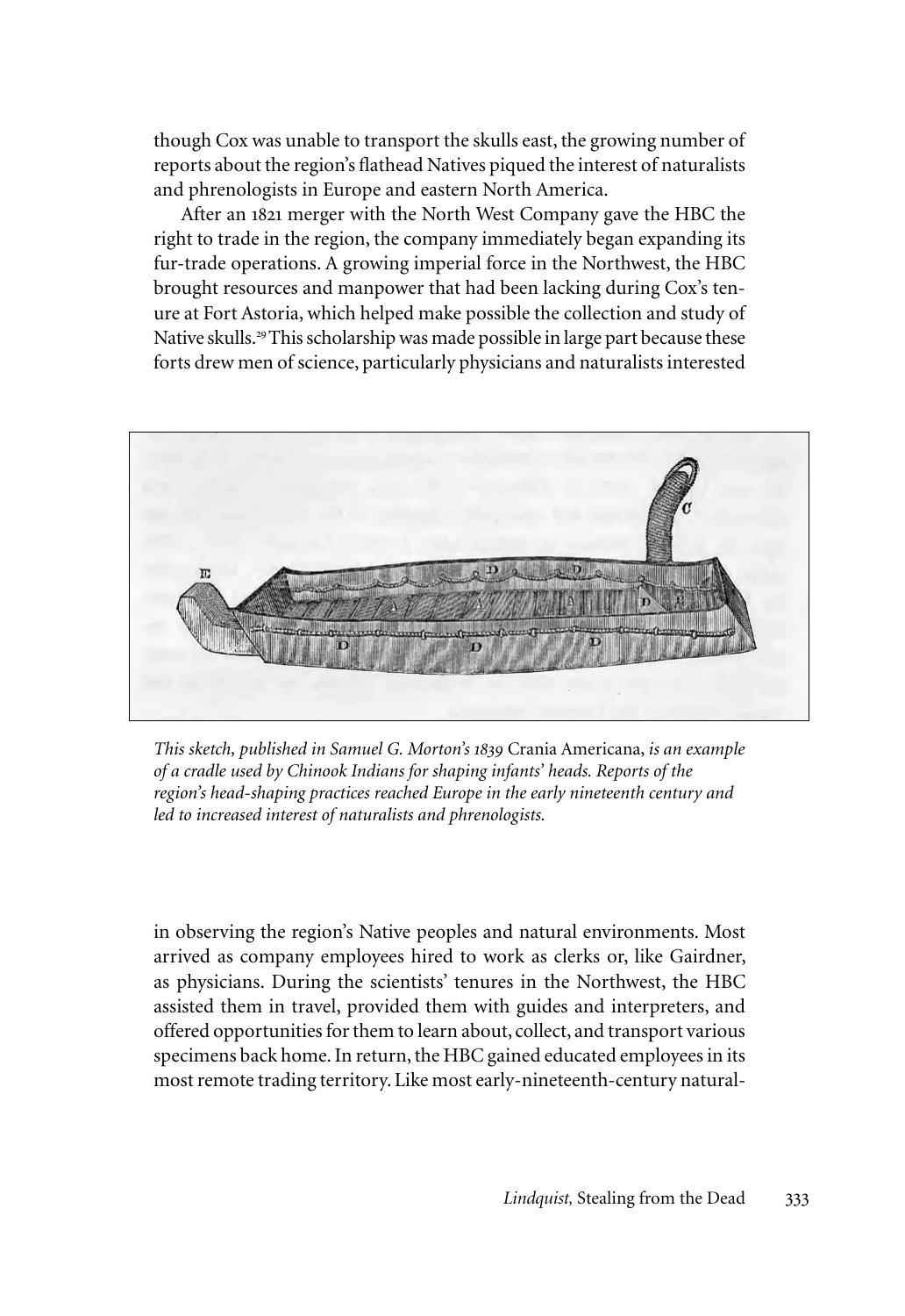ists, these men had broad scientific interests and were engaged in learning what they could about Native traditions, including burial practices. Most, however, became fascinated with how Natives shaped their skulls and were only too willing to acquire the unique specimens when the opportunity presented itself.<sup>30</sup>

The British physician and naturalist John Scouler was among the first scholars to collect Northwest Native skulls for study. In 1825, Scouler visited a well-documented Chinookan burial site in order to examine "the mode of interment, & to procure a specimen of their compressed skulls."<sup>31</sup> Travelers on the lower Columbia River were intrigued by the unusual features of many of the river's islands, especially a steep rock towering several hundred feet above the water and dotted with burial canoes in the most difficult-to-reach places. Not surprisingly, Mount Coffin, as it was known by newcomers, became a favorite destination for individuals interested in native burial practices, especially those who wanted to find skulls.<sup>32</sup> Scouler was particularly interested in viewing the contents of the burial canoes, but he was "Unwilling to do any injury" to the vessels out of fear that Indians would discover the tampering and demand retribution.<sup>33</sup> A damaged canoe provided the naturalist with the opportunity to document Chinookan grave goods, including weapons, mats, beads, and European trade items — all objects denoting the wealth and status of an individual and meant for use in the afterlife.34 When Scoular departed the island, he left the grave goods behind, taking several skulls instead. Although the naturalist intended to keep the skulls for his personal collection, the thefts offered a pragmatic solution to one of the challenges of scientific field work: while Scouler could scribble down notes about the layout of the burial site and the contents of the canoe, it would have been impossible, given the illicit nature of the work, to take accurate measurements and provide a thorough analysis of skulls in the field. Those skulls, along with several others he collected while in Oregon Country, provided Scouler with the phrenological data he needed to publish the first scientific article on Northwest Indian skulls.<sup>35</sup>

Nearly a decade later, John Kirk Townsend, an American ornithologist and paid skull collector for Morton, was also drawn to Mount Coffin in search of remains. After arriving on the island, Townsend and his companions made close observation of several burial canoes and their contents. Out of concern for his colleagues, Townsend chose to wait until a later time to collect skulls from the site. When they were ready to depart, the men discovered that their actions had been carefully monitored by twenty Indians in a canoe just offshore. After the visitors returned to their vessel, an older Native woman walked across the island speaking and waving a stick as she went. Townsend assumed that the woman was performing a ritual purifica-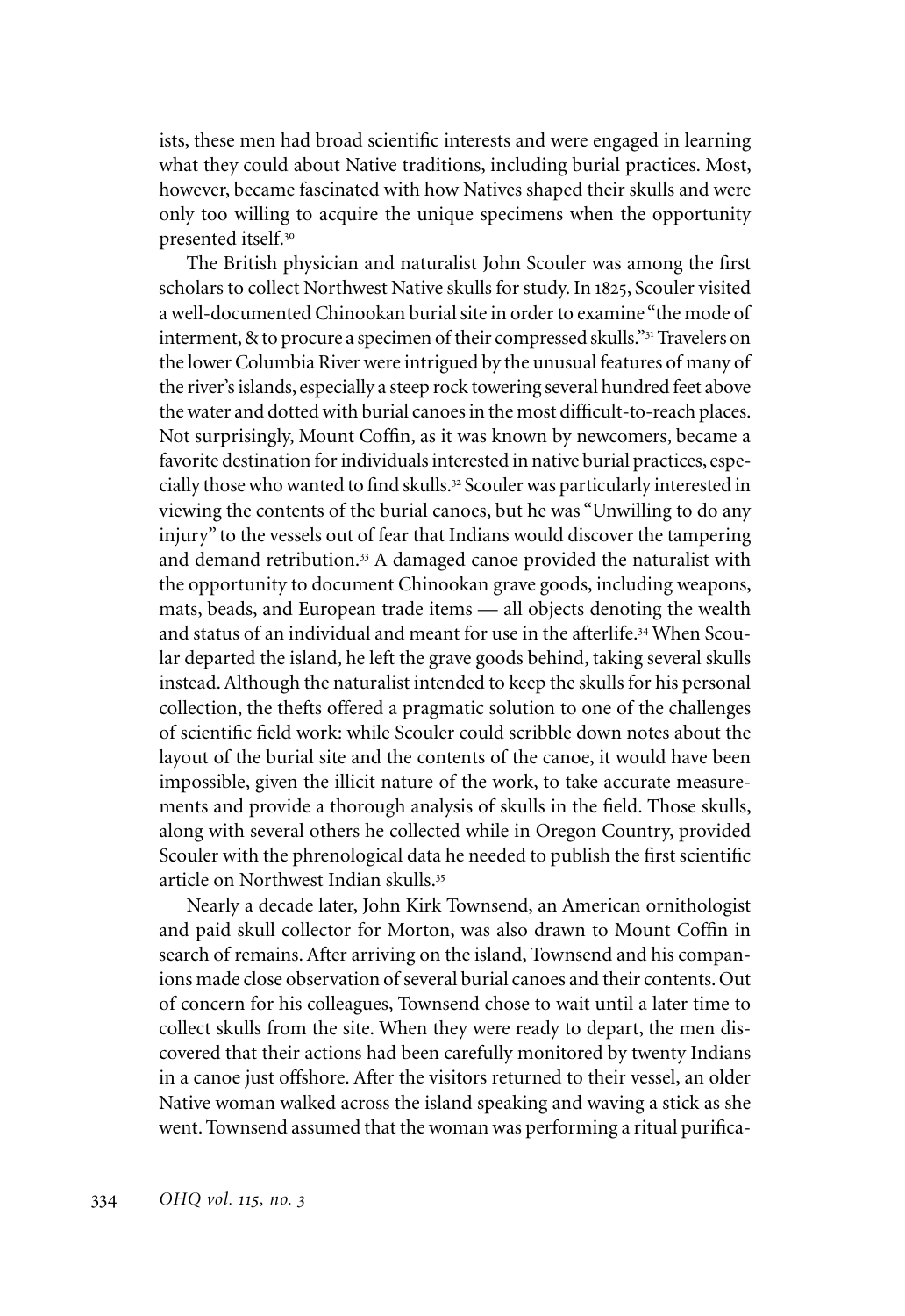

*Chinookan Indians had long used Mount Coffin, an island located in the Columbia River near present day Longview, Washington, as a burial site. When American Charles Wilkes visited in the island in 1841, he found an estimated 3,000 burial canoes. The canoes were destroyed when Wilkes's crew accidentally let a campfire spread across the island. This photograph shows Mount Coffin in about 1900. It was quarried in the early twentieth century and no longer exists.*

tion to appease any spirits they might have disturbed during their visit.<sup>36</sup> On this occasion, Townsend decided against taking skulls, not because he was afraid for himself, but because he realized that his actions could have ramifications for his companions as well as for the HBC in general. Even as he worried about getting caught, Townsend noted that Native methods of interment made it fairly easy to remove skulls. While he had to be careful not to disturb the mats and blankets that typically surrounded bodies, open canoes and simply constructed burial boxes made the task straightforward. Still, Townsend wondered what he would say or do if an Indian caught him in the act of taking remains. While he suspected most Natives would shoot first, Townsend hoped he would have time to bargain for his life.<sup>37</sup> Despite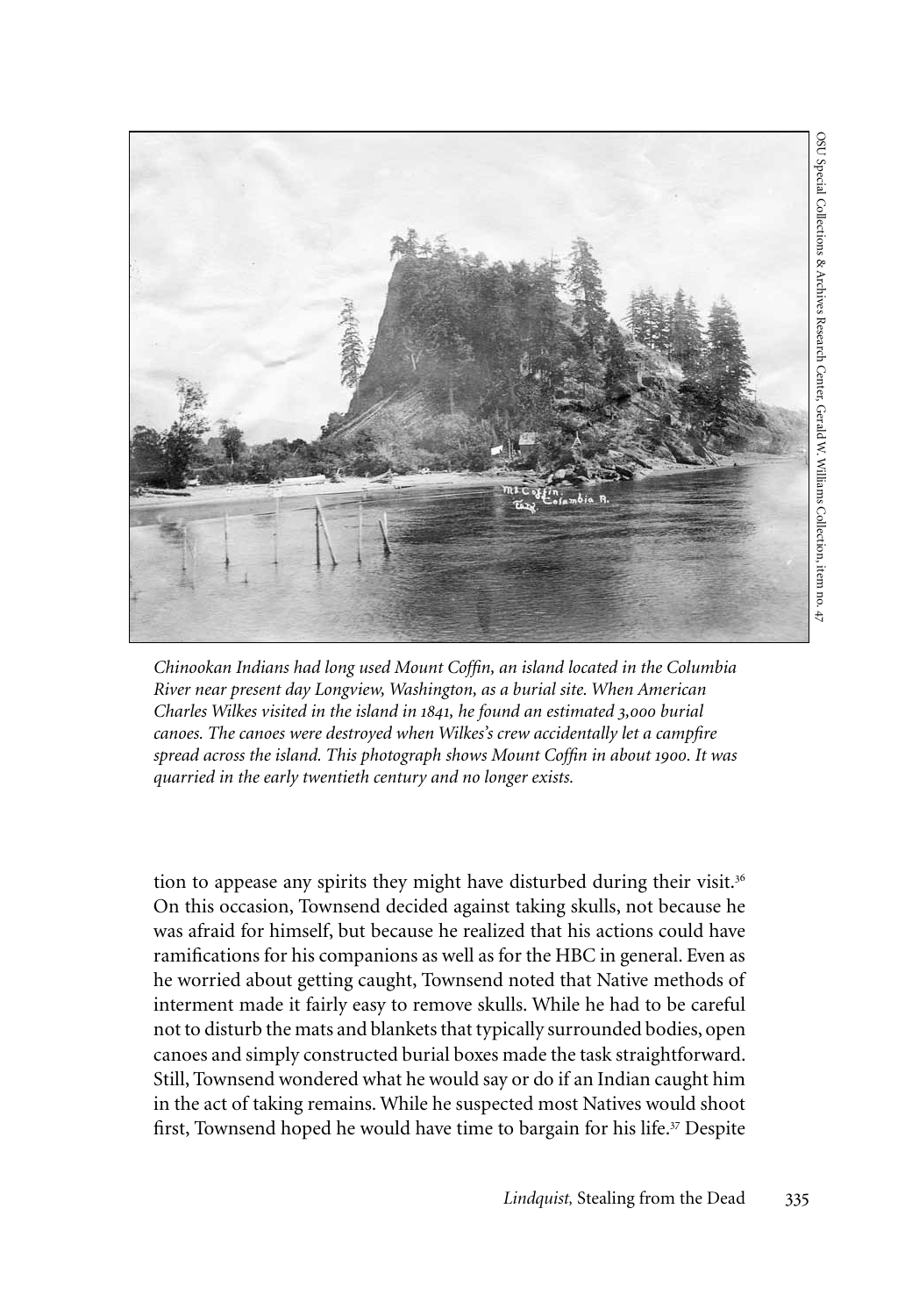his concerns, Townsend credited recent epidemics with filling burial sites and removing "watchers," which made his job easier.<sup>38</sup> Even so, after his encounter on Coffin Island, Townsend took greater precautions to ensure he was not discovered.

Townsend, like other non-Natives, believed Indians posed a real threat to collectors, but there were only a handful of instances in which Natives caught newcomers stealing from or disturbing their dead. One of those few exceptions took place after the U.S. Exploring Expedition, led by Charles Wilkes, camped on Mount Coffin in 1841. When the men accidently let a campfire spread, it destroyed an estimated 3,000 burial canoes.<sup>39</sup> The Chinookan Indians were distressed to discover that their burial site had been destroyed by the negligence of whites and, according to visiting artist Paul Kane, "would no doubt have sought revenge had they felt themselves strong enough to do so."<sup>40</sup> With their numbers diminished by disease, Indians with ties to the island felt unable to offer a real threat to the offenders and were forced to let the matter drop.<sup>41</sup>

Although Townsend was unwilling to risk the lives of others for scientific gain, he pushed the boundaries in his search for skull specimens. In order to secure funding for his research from the American Philosophical Society and the Academy of Natural Sciences in Philadelphia, Townsend promised to conduct fieldwork on behalf of other naturalists. Morton, then president of the Academy of Natural Sciences, asked Townsend to provide him with "flathead" skulls for his collection.<sup>42</sup> Because he was willing to pay as much as one-hundred dollars per skull, Morton's offer would have been a lucrative opportunity for Townsend to further fund his own research. Townsend became one of Morton's most valued collectors, contributing eight of the sixty-nine skulls he used in his ground-breaking work *Crania Americana*, which argued that Indians belonged to a species separate from Caucasians. Drawing heavily on evidence from Townsend's specimens, Morton helped reshape the way nineteenth-century Americans thought about race. Among other things, the craniologist argued that his research demonstrated that Natives lacked the innate ability to assimilate into American society, providing many nineteenth-century whites with the justification they needed to mistreat Indians.<sup>43</sup>

Phrenologists and craniologists like Morton wanted detailed information about their specimens. While the specific identity of the person to whom a skull had belonged was not critical for study, any information about age, gender, status, personality, and particularly tribal origin gave it greater scientific, as well as commercial, value.<sup>44</sup> Gairdner's theft of Comcomly's skull proved to be the exception rather than the rule, as few other Northwest remains carried detailed provenance. Shaped or "flathead" skulls were particularly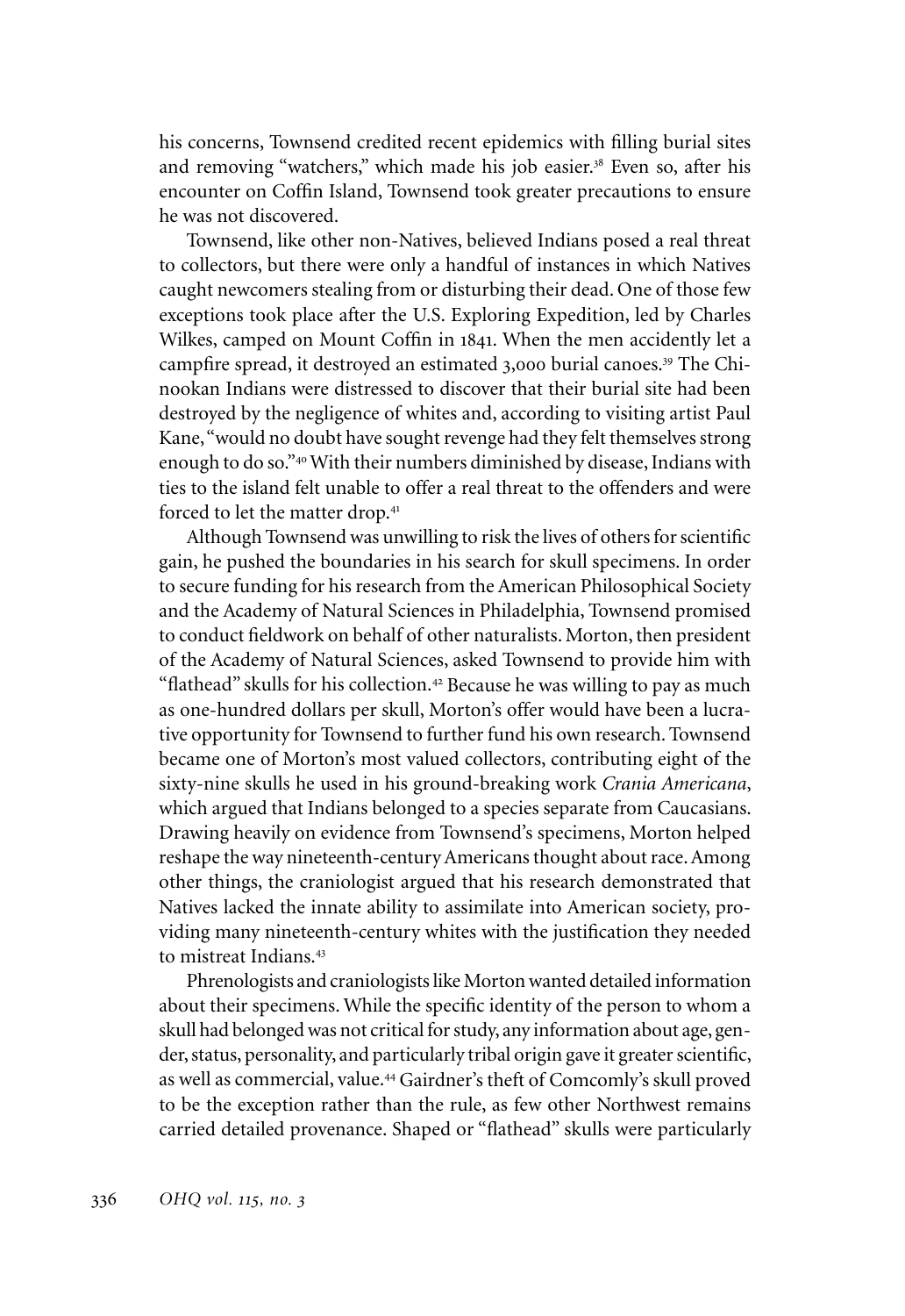desirable, but not that unusual, because, with the exception of slaves, most Northwest Natives altered their heads to some degree.<sup>45</sup>Those shaped skulls were important to craniologists, who had many questions about the malleability of the head and what impact such changes had on an individual's intelligence. Anecdotal evidence suggesting that the process of head flattening

had no effect on the brain only piqued their interest in examining the skulls.<sup>46</sup> Using Townsend's specimens, Morton measured the volume of several flathead skulls, determining that the internal capacity remained unchanged. This suggested to the craniologist that intelligence was unaffected by head shaping, although scholars still had questions about whether the practice caused other changes to character or behavior.<sup>47</sup>

Between the mid 1820s and the 1840s, naturalists sent their findings to many institutions and individuals for study. In addition to the skulls sent by Gairdner and Scouler, William Frasier Tolmie, the physician and chief trader at Fort Nisqually, personally transported four skulls to the London Phrenological Society.



*Paul Kane's* Caw-Wacham *painting from about 1848 depicts a woman from the Cowlitz tribe with her child in a head-shaping cradle. The Cowlitz were a small tribe during that time whose members spoke a language similar to the Chinooks' and who also flattened their heads.* 

While in London, Tolmie spoke to the society's membership, telling them, "I have particularly endeavoured, by personal observation and inquiry, to ascertain the effect of compression on the mental manifestations, and have come to the conclusion that mere displacement of the organs is the sole effect."<sup>48</sup> The society's members hoped that when Tolmie returned to the Oregon Country he would have the opportunity to take his studies one step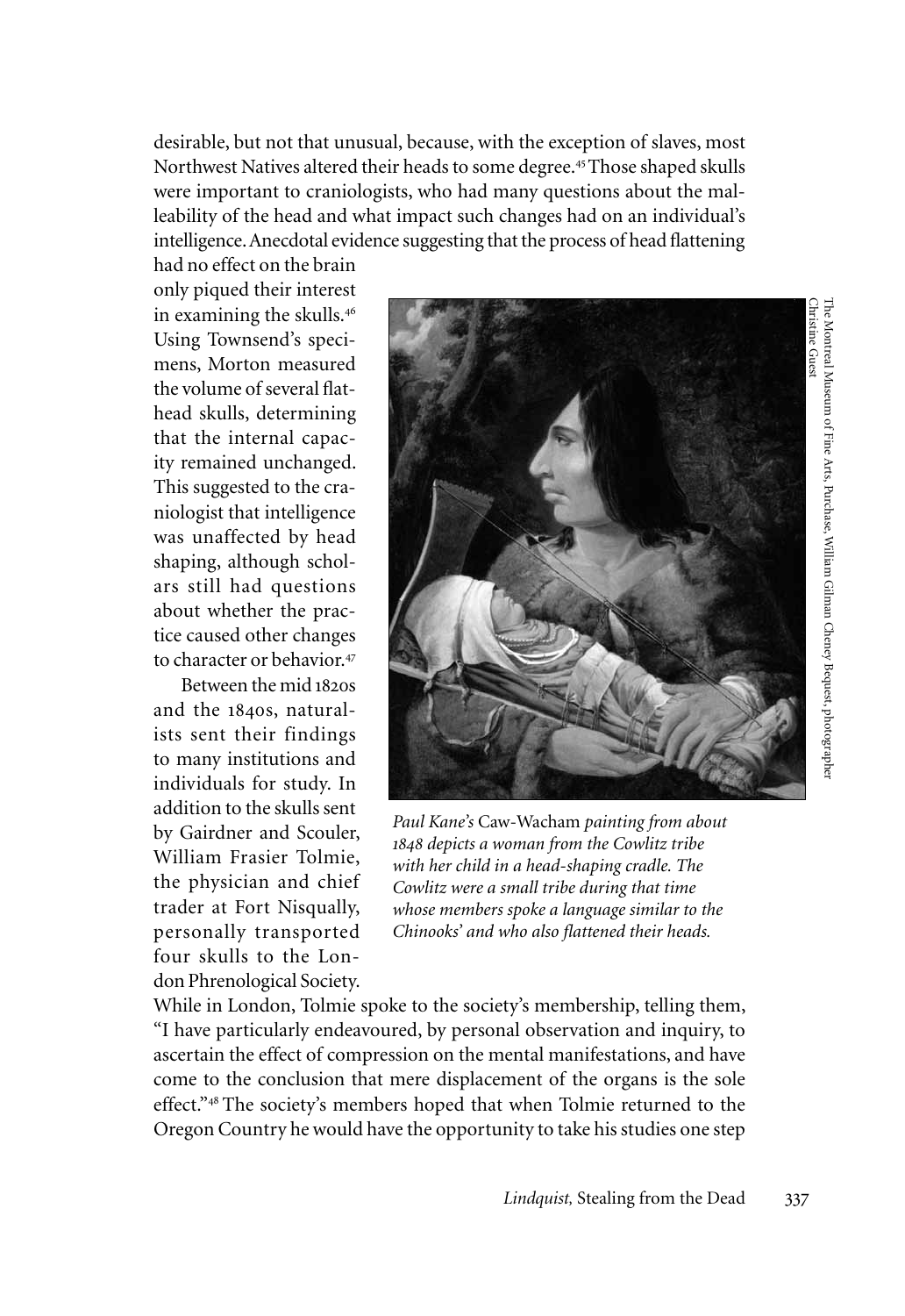further by dissecting the brain of a flathead Indian. If any such dissection took place, it was never widely published.

The U.S. Exploring Expedition sought to collect ethnographical specimens — including human remains — on behalf of the American government for the future Smithsonian Institution.<sup>49</sup> Although the museum planned to allow scholars access to the objects, the skulls would serve primarily as symbols of the strange and "savage" people encountered throughout the voyage, including in Oregon Country.

While naturalists had few qualms about stealing from the dead in the name of science, later newcomers offered up different reasons for exploring and exploiting Native burial sites. Beginning in the late 1830s, new arrivals found a dwindling Native population in Oregon, where populations had long been devastated by disease. Like their predecessors, these missionaries and settlers were fascinated by canoe burials and other forms of interment. When they saw decaying vessels and overgrown burial boxes, however, newcomers concluded that the sites had been abandoned by Natives and therefore could be freely claimed.<sup>50</sup> After visiting a burial site near where Comcomly had been interred, for example, Methodist minister George Gary recorded in his diary that "the bones of some are visible" in their decaying canoes, while Maj. Osborne Cross in 1849 encountered a series of burial boxes and found that, owing to "their dilapidated state[,] heaps of bones of all sizes and ages were lying about."<sup>51</sup> Although Indians had abandoned some burial sites after the epidemics, many continued to actively use sites even if they were not maintained the way non-Natives imagined they should be.<sup>52</sup> Confronted with burial practices they did not fully understand, settlers sought to justify their visits to burial sites and their removal of grave goods, by suggesting that the Indians had abandoned or treated their dead carelessly.

Settlers often had difficulty viewing Indians as belonging anywhere but in the past. This perspective was frequently reflected in how they talked about Native burial sites. Jesse Quinn Thornton, like many settlers, mistakenly referred to contemporary Native burial grounds as very old. He described Mount Coffin as "an ancient burial place," suggesting the Indian communities who interred their dead on the island were all long gone.<sup>53</sup> By arguing that Native burial sites such as Mount Coffin were no longer used or preserved, newcomers relegated Indians to the past and justified their intrusion into Native spaces.<sup>54</sup> Newcomers also looked to Native burial sites for evidence of the Indians' cultural demise. Unlike previous visitors to the island, who viewed the burial site as either a curiosity or a place for scientific inquiry, Thornton focused on the monetary value of the grave goods. During his visit to Mount Coffin, Thornton counted the number and estimated the value of the items in a canoe belonging to the wife of a chief. The entire cost for the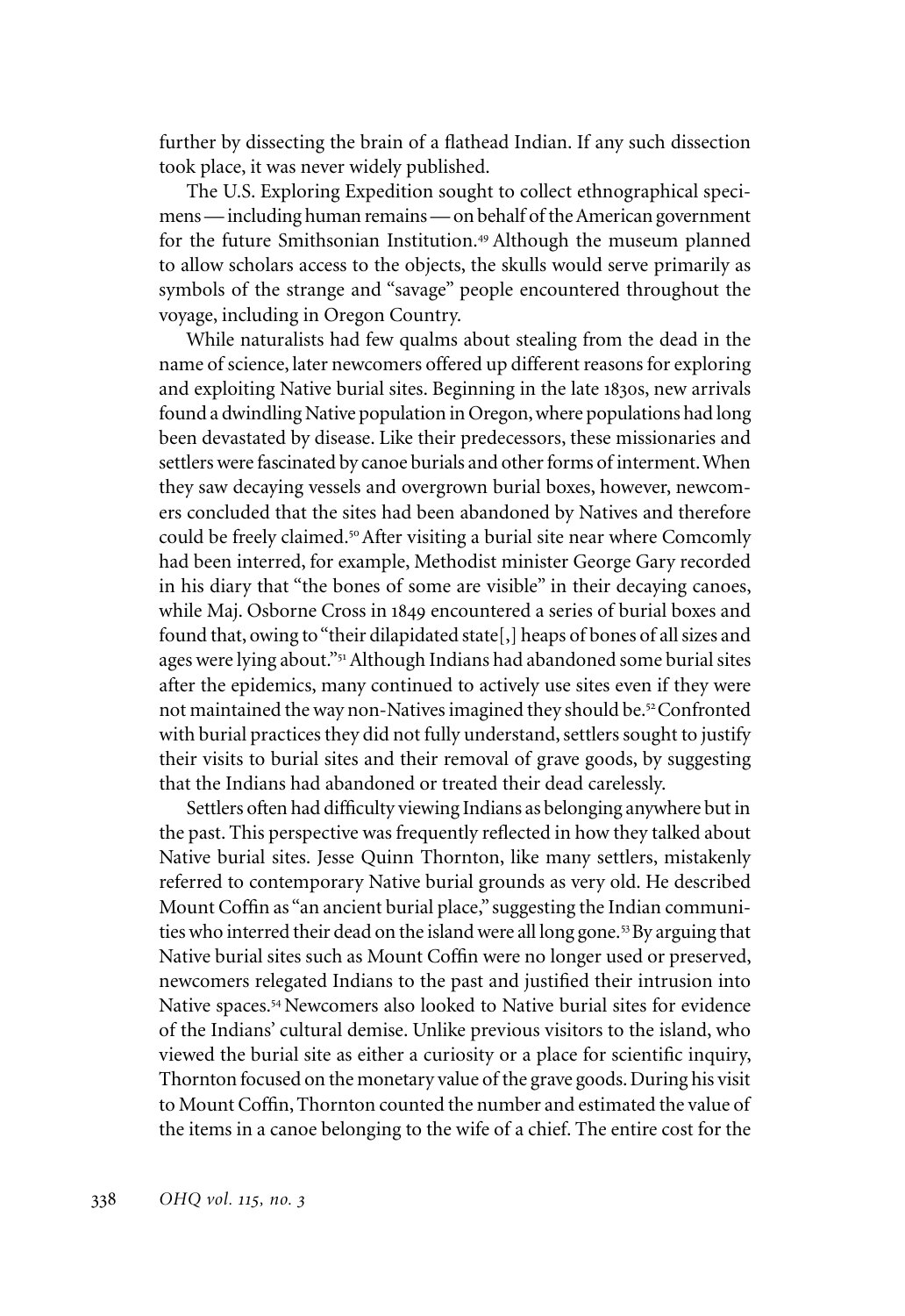finery he estimated at forty-seven beaver skins, or \$329. <sup>55</sup>Although Thornton was impressed by the value of the goods, he viewed them as wasteful, an indicator of the Indians' backward and antiquated ways that placed wealth in the arms of the dead rather than in the hands of the living. Despite the obvious temptation the goods presented, Thornton claimed that he left the riches behind. Other newcomers were not so courteous.

During a visit to The Dalles Mission, Serefita White, accompanied by David Leslie and a few other missionaries, visited a Chinookan burial site where she found a "singular and beautifully carved war club half buried in the leaves." Although White sought to keep the grave good for herself as a souvenir of her work with the tribe, Leslie pointed out that the villagers might come after the mission party if the theft was noticed. Reluctantly, she left her prize.<sup>56</sup> Even if the Indians lacked the resources necessary to confront the thief, Leslie knew that the missionaries relied on the goodwill of Natives to keep their mission going. Stealing from a burial site was hardly the way to encourage Natives to convert to Christianity. Likewise, in a letter to her brother, the missionary Margaret Bailey described a visit to an Indian burial ground near Fort George at the mouth of the Columbia River. Bailey was entranced by the differences between Euro-American and Native burial sites; rather than "stately monuments" found in American cemeteries, she encountered burial canoes that were strange to her. Examining two bodies she found at the site, Bailey told her brother that she "had the audacity to take away some ornaments" and promised to send him the items when she had the opportunity.<sup>57</sup> For Bailey, the "ornaments" were both symbols of a dying race that she wanted to preserve and souvenirs of Oregon's past that she could share with her family in the East.

In general, Euro-Americans came to see burial sites as places where they could go to experience Natives as a dying race. In 1846, Tolbert Carter and a small group of settlers were drawn to explore Coffin Island just upriver from Mount Coffin. The captain, whom Carter labeled a "curio hunter," pointed out the largest canoe containing the remains of a chief or leader. The captain opened the canoe and discovered inside a perfectly preserved skeleton, complete with hair that was so lifelike that Carter claimed it looked freshly shampooed. For Carter, the remains seemed like a metaphor for Indians — perfectly preserved in a specific moment in time. While Carter was waxing poetic about the stately nature of the dead Indian, the captain removed all the items from the skeleton, including brass rings, coins, and buttons, which he planned to trade back to the Indians. Carter "stood amazed at the mortal remains of this once knightly chieftain, and disgusted at the sacrilege being made of his ornaments, the only history that remains of his life and former greatness," yet he did nothing to prevent the thefts.<sup>58</sup>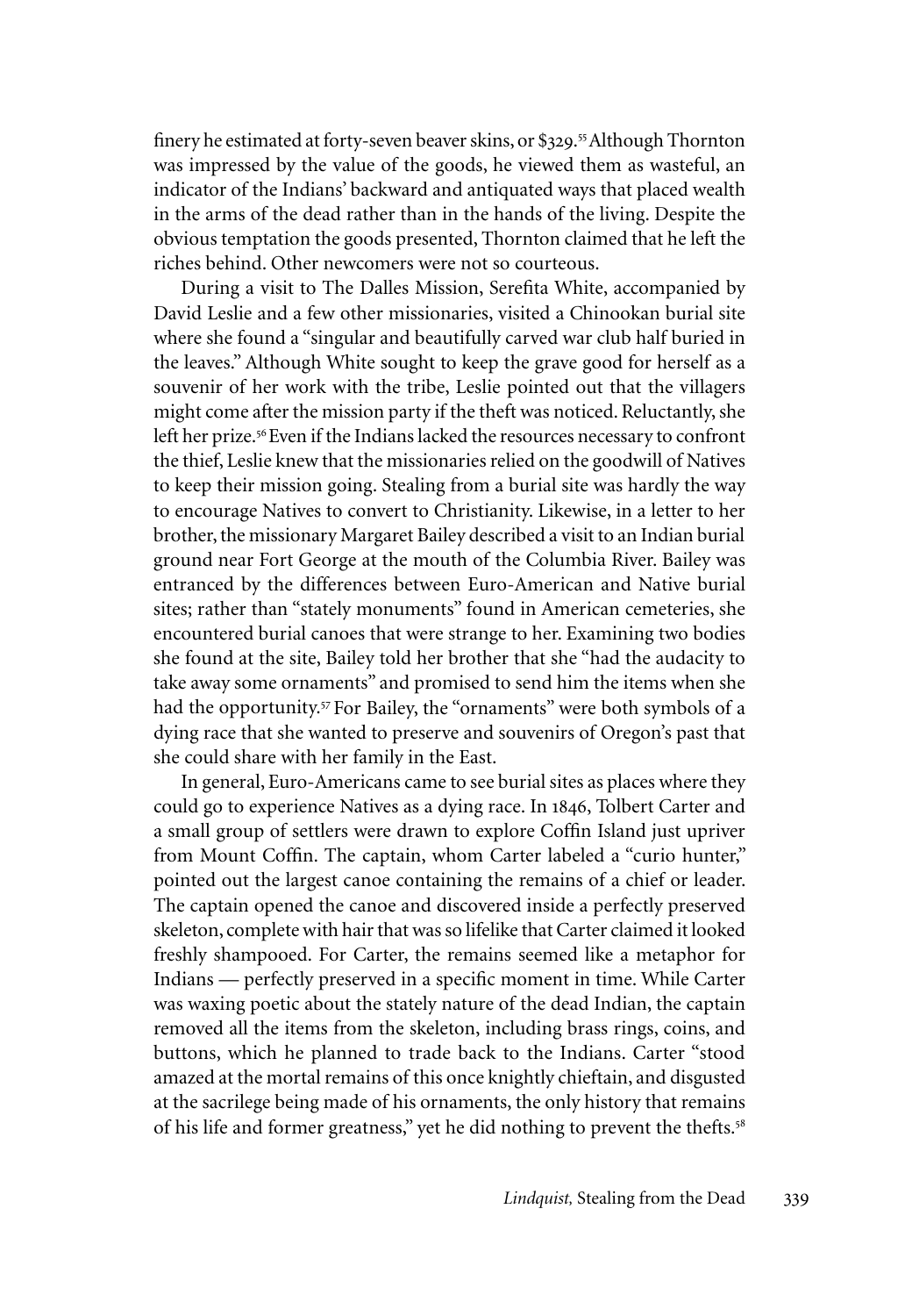Carter and the captain represented two of the approaches settlers took to the treatment of Natives and their burial sites. Carter idealized the Indian, but saw him as a relic from another time to be admired and preserved. The captain saw the potential for profit by claiming the Indians' burial site for his own. Even though newcomers such as Carter and Leslie offered practical as well as moral reasons for not disturbing Native grave sites, others such as White, Bailey, and the curio hunter treated the burial sites as if they were abandoned, salvaging for their own use and profit what they believed the Indians no longer needed.

After Oregon gained territorial status in 1848, settlers quickly claimed much of the desirable land along the Columbia and Willamette rivers. Some established homesteads on the remains of burial sites, often uncovering bones, beads, and other grave goods in the process.<sup>59</sup> In the 1850s, treaties pushed many of the remaining Indians onto reservations far from their homes and burial grounds. While Indians were forced to abandon their dead, Euro-Americans largely lost interest in Native remains and burial sites. Observing one burial ground along the Columbia, Osborne Cross reflected in 1849: "Many of these skulls had been removed and scattered through the woods by persons, whose curiosity being satisfied, had dropped them where the wagon wheels had pounded them into dust."<sup>60</sup>By the mid nineteenth century, whites no longer regarded Native burial grounds as important places for scientific inquiry or as sites of curiosity. Instead, they looked to museums and institutions across the United States and Britain, relying on collections of Northwest Native remains and grave goods to inspire future research and study.

## **NOTES**

1. On the intermittent fever epidemic, see Robert T. Boyd, "Another Look at the 'Fever and Ague' of Western Oregon," *Ethnohistory* 22:2 (1975): 135–54. Gairdner was buried in the Kawaiahoa Church in Honolulu in the same cemetery as David Douglas. His remains have been undisturbed. A.G. Harvey, "Chief Concomly's Skull," *Oregon Historical Quarterly* 40:2 (June 1939): 163–65.

2. See, for example: Gary E. Moulton, ed., *The Journals of the Lewis and Clark Expedition* (Lincoln: University of Nebraska Press, 1983); Ross Cox, *Adventures on the Columbia River*, vol. 1 (San Francisco: California State Library, 1941).

3. Harvey, "Chief Concomly's Skull," 166.

4. See, for example, Cox, *Adventures on the Columbia River*, 50–51; John Scouler, "Dr. John Scouler's Journal of a Voyage to N.W. America, Part III," *Oregon Historical Quarterly* 6:3 (September 1905): 278; John Ball, *Autobiography of John Ball* (Grand Rapids, Mich.: The Dean-Hicks Co., 1925), 91; Charles Wilkes, *Life in Oregon Country Before the Emigration* (Ashland: Oregon Book Society, 1974), 133.

5. Lois Halliday McDonald, ed., *Fur Trade Letters of Francis Ermatinger: Written to His Brother Edward During His Service with the Hudson's Bay Company, 1818–1853* (Glendale, Calif.: A. H. Clark Co., 1980), 140.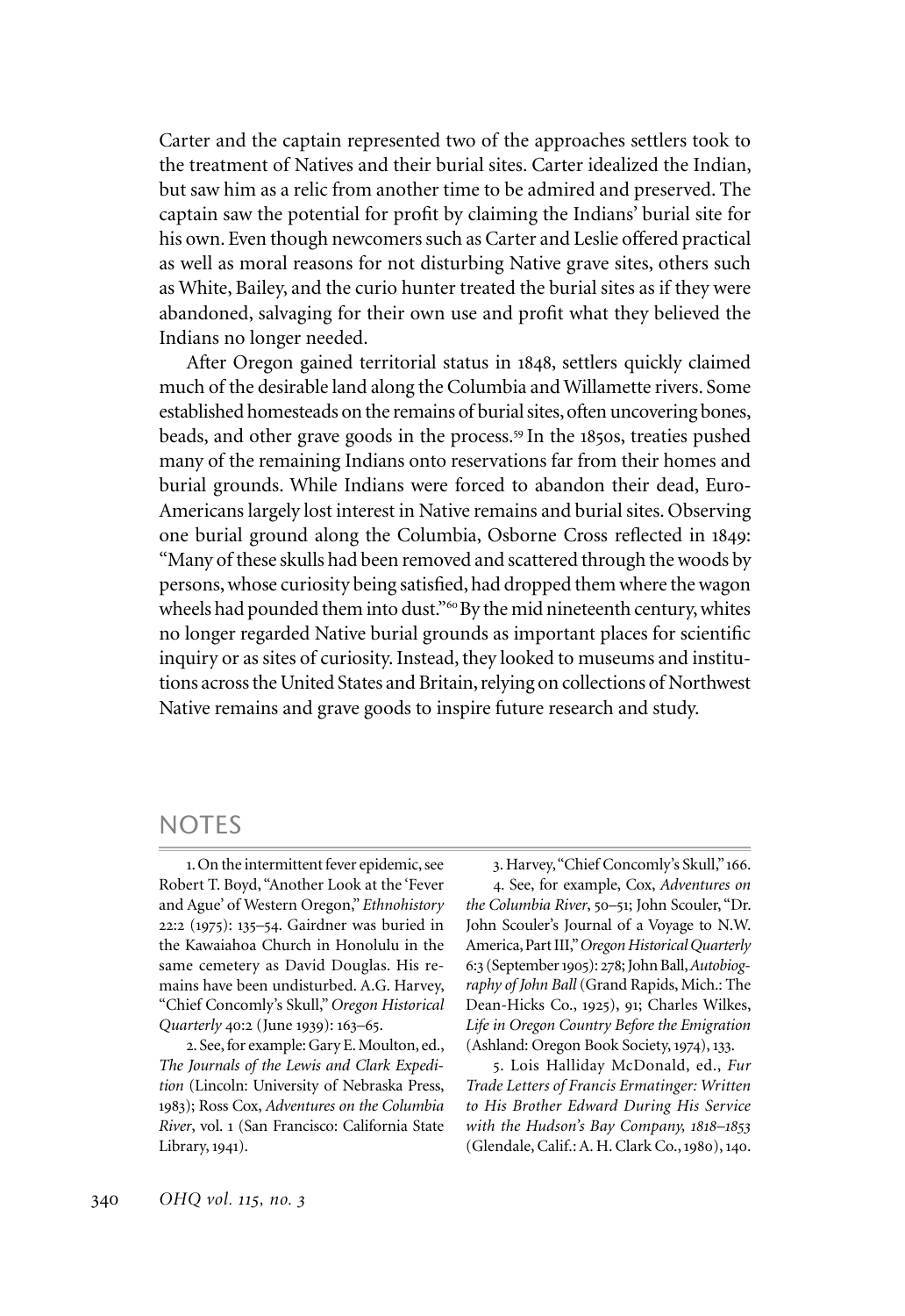6. Joseph Drayton, a member of the U.S. Exploring Expedition, made a wood engraving of the "tomb" in 1841. Charles Wilkes, *Narrative of the United States Exploring Expedition*, vol. 4 (Philadelphia: Lea and Blanchard, 1845), 321; Scouler, "Dr. John Scouler's Journal," 276–77; John Dunn, *The Oregon Territory, and the British North American Fur Trade (*Philadelphia: G.B. Zieber & Co., 1845), 94.

7. Dunn, *Oregon Territory*, 94; Harvey, "Chief Concomly's Skull," 166.

8. See John Davies, *Phrenology: Fad and Science; a 19th-Century American Crusade* (New Haven: Yale University Press, 1955).

9. Ruth Richardson, *Death, Dissection, and the Destitute*, 2nd ed. (Chicago: University of Chicago Press, 2000).

10. Harvey, "Chief Concomly's Skull," 166.

11. T. D. Stewart, "The Chinook Sign of Freedom: A Study of the Skull of the Famous Chief Comcomly," *Smithsonian Report for 1959* (Washington, D.C.: Smithsonian Institution, 1960), 565–66; and Robert H. Ruby and John Arthur Brown, *The Chinook Indians: Traders of the Lower Columbia River* (Norman: University of Oklahoma Press, 1976), 196.

12. Between 1825 and 1845, Northwest coast Natives faced a series of epidemics, including malaria, smallpox, influenza, and dysentery, that reduced the population by as much as 90 percent in some places. See Robert T. Boyd, *The Coming of the Spirit of Pestilence: Introduced Infectious Diseases and Population Decline among Northwest Coast Indians, 1774–1874* (Seattle: University of Washington Press, 1999).

13. Davies, *Phrenology*, 20.

14. Colin Dickey, *Cranioklepty: Grave Robbing and the Search for Genius* (Denver: Unbridled Books, 2009), 195.

15. The passage of the 1990 Native American Graves Protection and Repatriation Act (NAGPRA) brought to light questions about the collection and display of Indian remains, inspiring some scholars to examine where the collections came from in the first place. Most of the essays in Devon A. Mihesuah's edited volume *Repatriation Reader* address what should be done with the remains in institutional collections, but a few provide historical context for where skulls and skeletons originated. Robert E. Bieder, whose work focuses on representations of Indian bodies in early anthropology, offers general observations about collecting human remains, while Ann Fabian provides a detailed study of Samuel G. Morton and the field of craniology. Robert E. Bieder, "The Representations of Indian Bodies in Nineteenth-Century American Anthropology," in Devon A. Mihesuah, ed., *Repatriation Reader: Who Owns American Indian Remains?* (Lincoln: University of Nebraska Press, 2000), 19–36; Ann Fabian, *The Skull Collectors: Race, Science, and America's Unburied Dead* (Chicago: University of Chicago Press, 2010).

16. On Indians and the science of race, particularly as it pertains to craniology and phrenology, see William Ragan Stanton, *The Leopard's Spots: Scientific Attitudes Toward Race in America, 1815–59* (Chicago: University of Chicago Press, 1960); Stephen Jay Gould, *The Mismeasure of Man* (New York: Norton, 1981); Robert E. Bieder, *Science Encounters the Indian, 1820–1880: The Early Years of American Ethnology* (Norman: University of Oklahoma Press, 1986), 55–103; and Fabian, *The Skull Collectors*, 47–76.

17. See, for example, Douglas Cole, *Captured Heritage: The Scramble for Northwest Coast Artifacts* (Norman: University of Oklahoma Press, 1995).

18. Many published accounts used a standard format for reporting indigenous customs. After providing a chronological account of interactions with the Indians of a particular locale, the author would describe, in whatever detail he could, Native culture. This typically included their appearance, weapons, methods of warfare, tools, shelter, modes of transportation, religion, and rituals surrounding major life events such as birth, menstruation, marriage, and death. See, for example, Frederic William Howay, ed., *Voyages of The "Columbia" To the Northwest Coast, 1787–1790 and 1790–1793* (Portland: Oregon Historical Society Press in cooperation with the Massachusetts Historical Society, 1990); Robert Galois, ed., *A Voyage to*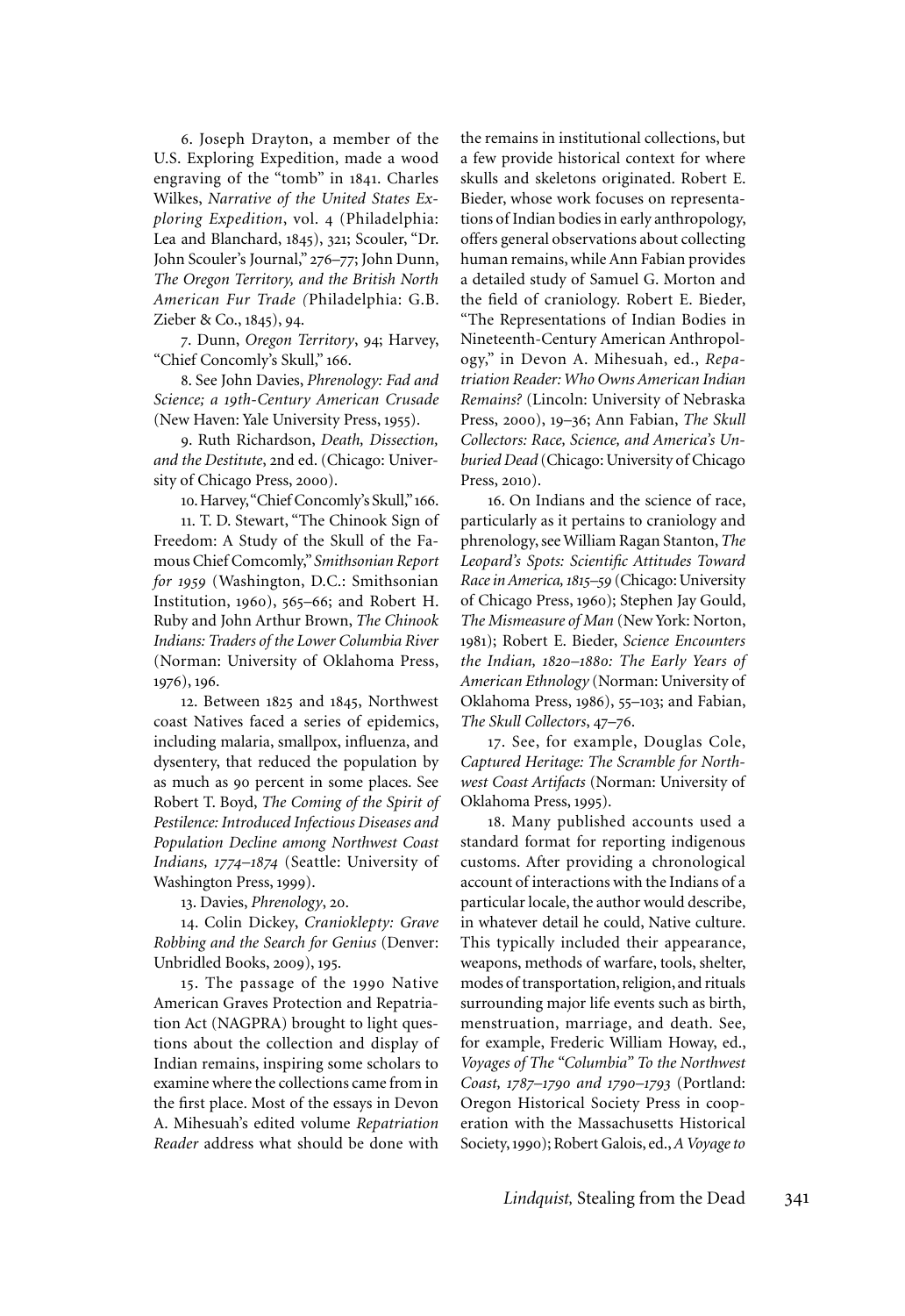*the North West Side of America: The Journals of James Colnett, 1786–89* (Vancouver: UBC Press, 2004).

19. On the types of information that can be gleaned from sites of interment, see Michael Parker Pearson, *The Archaeology of Death and Burial* (College Station: Texas A&M University Press, 2001), 3–20.

20. Nicholas Thomas, *Colonialism's Culture: Anthropology, Travel and Government* (Cambridge, Massachusetts: Polity Press, 1994), 3.

21. Paul Kane, *Wanderings of an Artist Among the Indians of North America: From Canada to Vancouver's Island and Oregon, Through the Hudson's Bay Company's Territory and Back Again* (Toronto: Radison Society of Canada, 1925), 139–40; Verne F. Ray, *Lower Chinook Ethnographic Notes* (University of Washington Publications in Anthropology, Seattle: University of Washington Press, 1938), 75.

22. See, for example, Peter Puget, "The Vancouver Expedition: Peter Puget's Journal of the Exploration of Puget Sound May 7– June 11, 1792," *Pacific Northwest Quarterly* 30:2 (April 1939): 215; Samuel Parker, *Journal of an Exploring Tour Beyond the Rocky Mountains Under the Direction of the A.B.C.F.M. (*Minneapolis: Ross & Haines, 1967), 155; and Ray, *Lower Chinook*, 75–77.

23. Melville Jacobs, *Kalapuya Texts* (Seattle: University of Washington Press, 1945), 197; Ball, *Autobiography of John Ball*, 96.

24. Philip Drucker, Northern and Central *Nootkan Tribes* (Washington, D.C.: Smithsonian Institution Bureau of American Ethnology), 147.

25. See, for example, Erna Gunther, *Klallam Ethnography* (Seattle: University of Washington Press, 1927), 296; and John Rodgers Jewitt, *The Adventures of John Jewitt, Only Survivor of the Crew of the Ship, Boston, During a Captivity of Nearly Three Years Among the Indians of Nootka Sound, in Vancouver Island*, Robert Brown, ed. (London: C. Wilson, 1896), 175.

26. Davies, *Phrenology*, 3.

27. Jerome S. Cybulski, "Human Biology,"

in *Handbook of North American Indians: Northwest Coast,* Wayne Suttles, ed., vol. 7 (Washington: Smithsonian Institution, 1990), 52–53; Frederick Merk, ed., *Fur Trade and Empire: George Simpson's Journal Entitled Remarks Connected with the Fur Trade in the Course of a Voyage from York Factory to Fort George and Back to York Factory 1824–25, with Related Documents*, rev. ed. (Cambridge, Mass.: Belknap Press of Harvard University Press, 1968), 96; Scouler, "Dr. John Scouler's Journal," 306.

28. Cox, *Adventures on the Columbia River*, 47.

29. On the development of the northwest fur trade, see Richard Mackie, *Trading Beyond the Mountains: The British Fur Trade on the Pacific, 1793–1843* (Vancouver: UBC Press, 1997).

30. John Kirk Townsend, *Narrative of a Journey Across the Rocky Mountains to the Columbia River, and a Visit to the Sandwich Islands, Chili, &c., with a Scientific Appendix* (Corvallis: Oregon State University Press, 1999), 127–28.

31. Scouler, "Dr. John Scouler's Journal," 279–80.

32. Coffin Island, which was quarried in the early twentieth century, was located near present day Longview, Washington. Vancouver, *Voyage of Discovery*, 754, 763; and Gabriel Franchère, *Journal of a Voyage on the North West Coast of North America During the Years 1811, 1812, 1813 and 1814*, Reuben Gold Thwaites, ed. (Cleveland: A.H. Clark Co., 1904), 244.

33. Scouler, "Dr. John Scouler's Journal," 279–80; John Scouler, "Remarks on the Form of the Skull of the North American Indians," *The Zoological Journal* 4 (1828–29), 306–307.

34. Scouler, "Dr. John Scouler's Journal," 280; Pearson, *Archaeology of Death,* 11; and Kane, *Wanderings of an Artist,* 139.

35. The article included two plate drawings, one of an adult skull, the other of a child. Scouler, "Remarks on the Form of the Skull," 276–287.

36. Townsend, *Narrative of a Journey*, 131. 37. Ibid., 189.